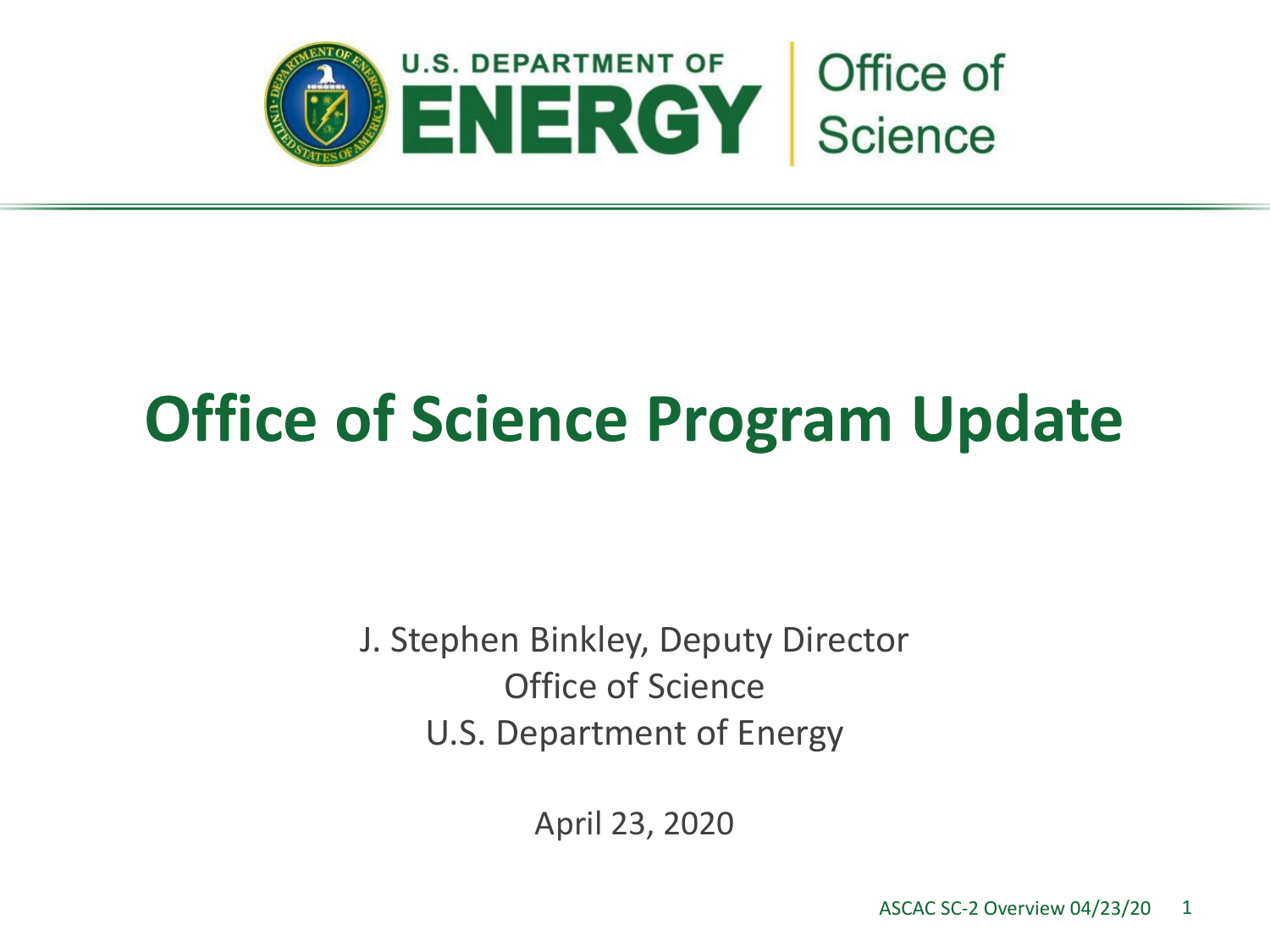## **Outline**

### • **Budget update**

- FY 2020 Appropriation Enacted
- FY 2021 President's Budget Request
- **SC Reorganization**

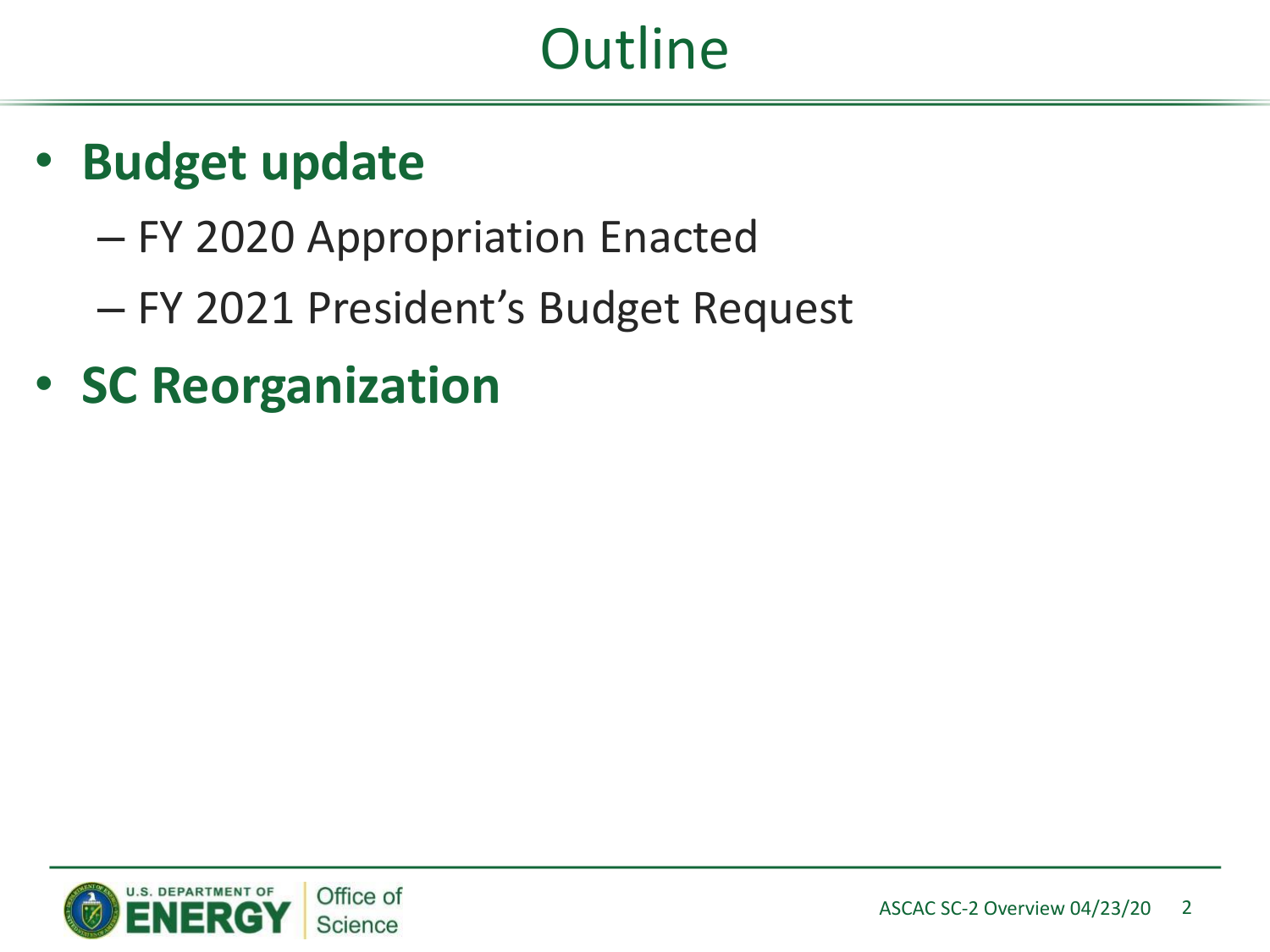### Office of Science at a Glance

### **FY 2021 Request: \$5.838B**



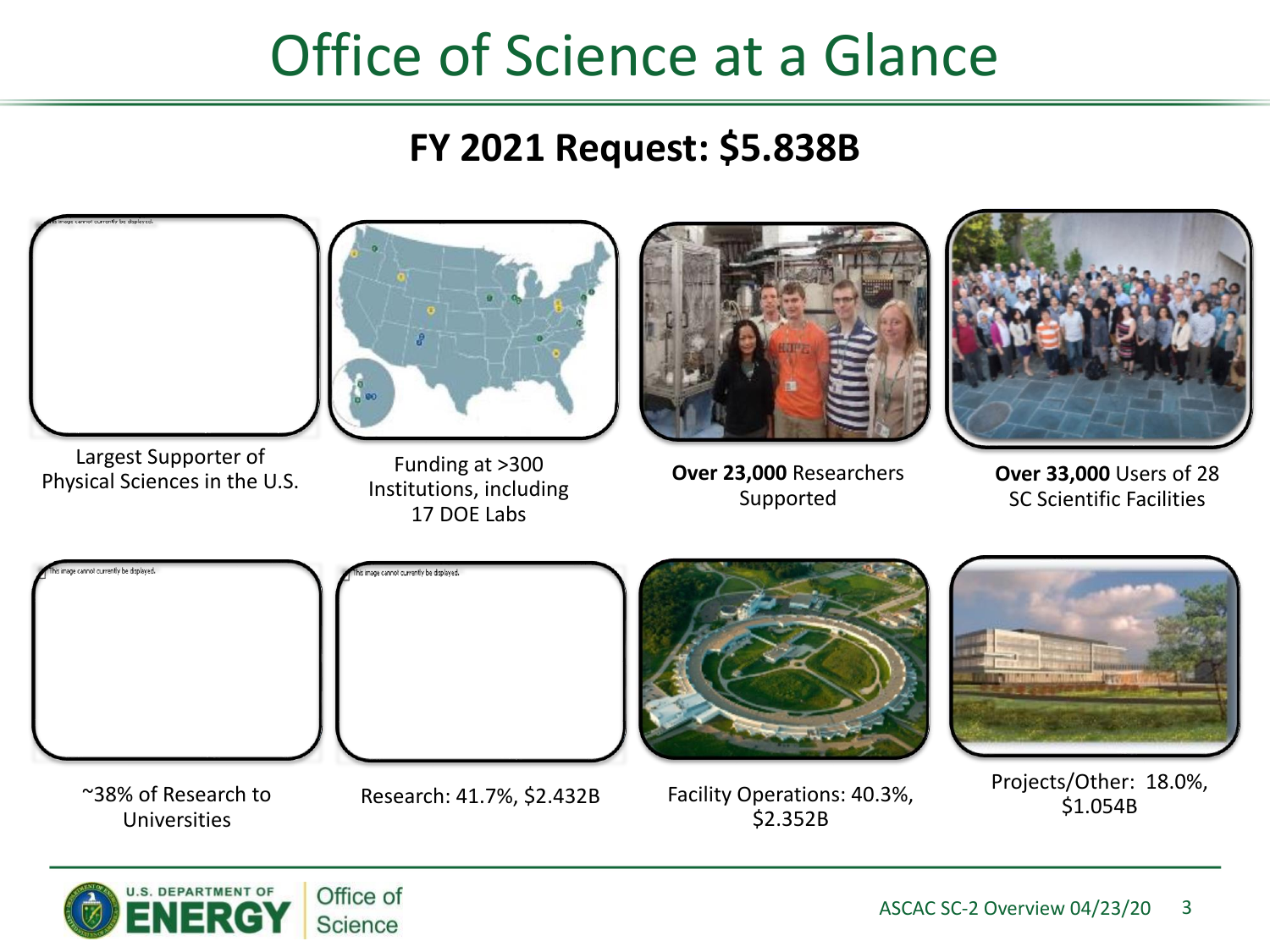# Office of Science Guiding Principles

**FY 2019 Enacted: \$6.585B FY 2020 Enacted: \$7.000B FY 2021 Request: \$5.838B**

### **Guiding Principles:**

- The Office of Science's (SC) mission is to deliver scientific discoveries and major scientific tools to transform our understanding of nature and advance the energy, economic and national security of the United States.
- The FY 2021 Request supports a balanced research portfolio, focused on cutting edge, early stage research and development, probing some of the most fundamental questions in areas such as: high energy, nuclear, and plasma physics; materials and chemistry; biological and environmental systems; applied mathematics; next-generation high-performance computing and simulation capabilities; and basic research for advancement in new energy technologies.
- The future of the Office of Science includes:
	- New research investments
	- Reduce deferred maintenance with upgrades/improvements to infrastructure

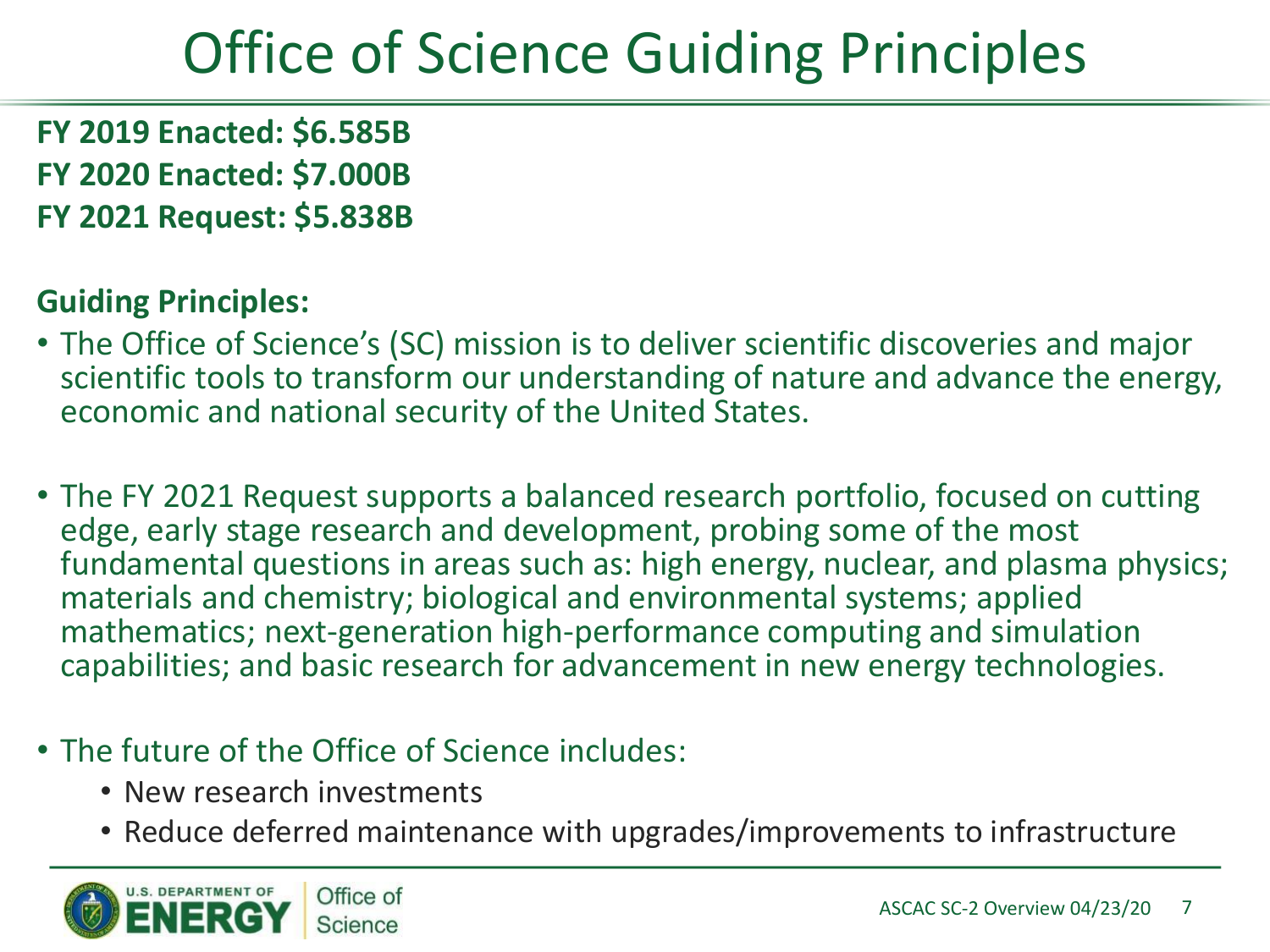# Office of Science Priorities

- Support High Priority research investments
	- Integrated Computational and Data Infrastructure for Scientific Discovery, Next Generation Biology Initiative, Rare Earth / Separation Science Initiative, Revolutionizing Polymer Upcycling, Strategic Accelerator Technology, and Data and Computational Collaboration with NIH.
- Continue investments in Exascale Computing, Artificial Intelligence/ Machine Learning, Quantum Information Science, Microelectronics, DOE Isotope Initiative, Biosecurity, and U.S. Fusion Program Acceleration.
- Continue operations of the national laboratories
	- SC oversees the operation of 10 DOE national laboratories. SC conducts a formal laboratory strategic planning process annually with its labs to understand future directions, immediate and long-range challenges, and resource needs.
	- Look to strengthen smaller/single purpose laboratories to be more multidiscipline
	- Strengthen/upgrade core laboratory infrastructure, i.e. utilities and laboratory workspace.
- Initiate new Infrastructure Projects
	- Reduce backlog of deferred maintenance
	- Improve obsolete infrastructure at National Laboratories
- Maintain all on-going line-item construction and MIE projects.

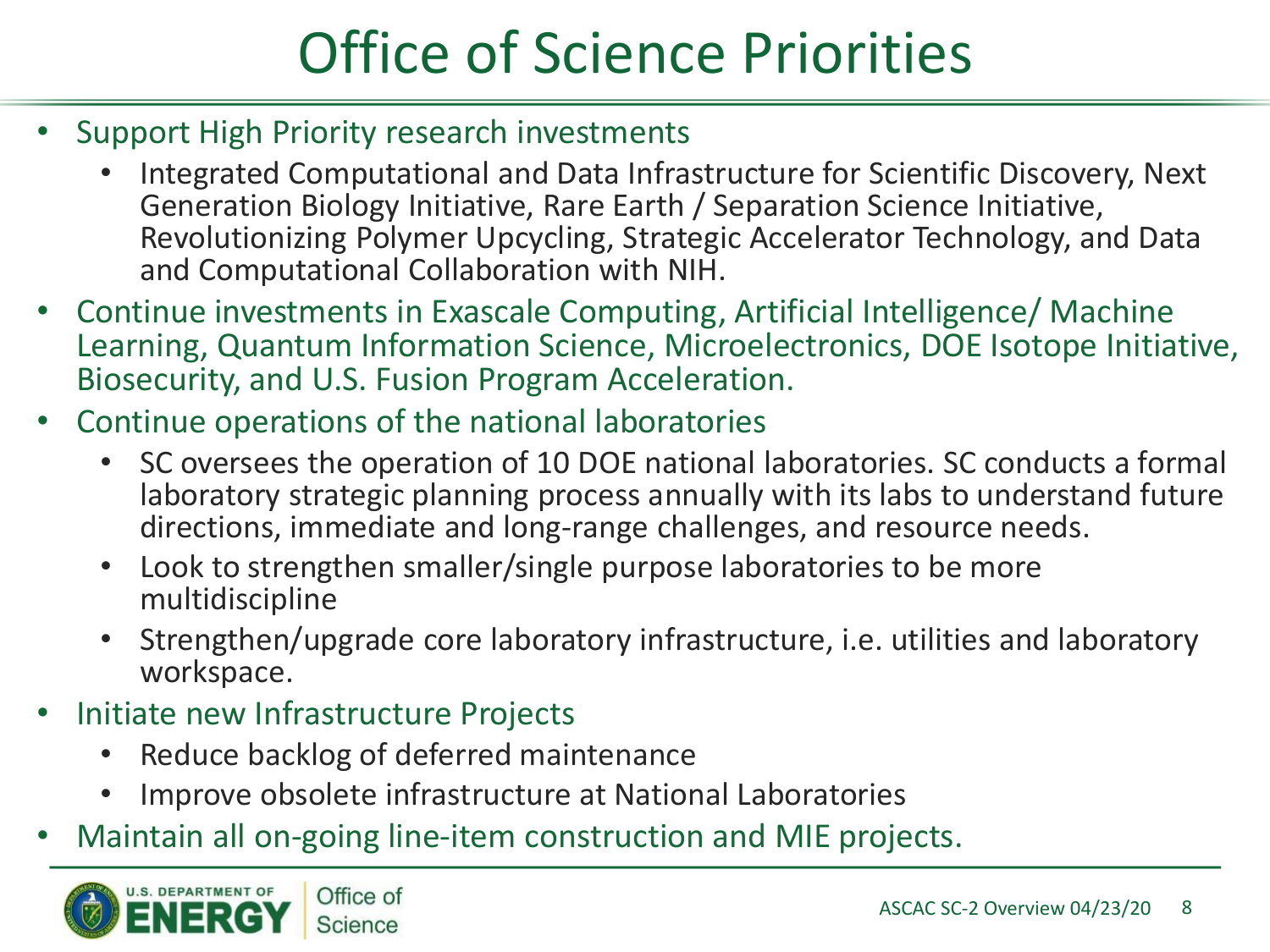### FY 2021 SC President's Budget Request

*(Dollars in Thousands)*

|                                                                  | FY 2019            |                    | FY 2020            | FY 2021 President's Request |                                            |          |
|------------------------------------------------------------------|--------------------|--------------------|--------------------|-----------------------------|--------------------------------------------|----------|
|                                                                  | Enacted<br>Approp. | Current<br>Approp. | Enacted<br>Approp. | President's<br>Request      | President's Request vs.<br>FY 2020 Enacted |          |
| <b>Office of Science</b>                                         |                    |                    |                    |                             |                                            |          |
| Advanced Scientific Computing Research                           | 935,500            | 910,031            | 980,000            | 988,051                     | $+8,051$                                   | $+0.8%$  |
| <b>Basic Energy Sciences</b>                                     | 2,166,000          | 2,105,873          | 2,213,000          | 1,935,673                   | $-277,327$                                 | $-12.5%$ |
| Biological and Environmental Research                            | 705,000            | 680,246            | 750,000            | 516,934                     | $-233,066$                                 | $-31.1%$ |
| <b>Fusion Energy Sciences</b>                                    | 564,000            | 549,181            | 671,000            | 425,151                     | $-245,849$                                 | $-36.6%$ |
| High Energy Physics                                              | 980,000            | 955,905            | 1,045,000          | 818,131                     | $-226,869$                                 | $-21.7%$ |
| Nuclear Physics                                                  | 690,000            | 669,888            | 713,000            | 653,327                     | $-59,673$                                  | $-8.4%$  |
| Workforce Development for Teachers and Scientists                | 22,500             | 22,500             | 28,000             | 20,500                      | $-7,500$                                   | $-26.8%$ |
| Science Laboratories Infrastructure                              | 232,890            | 232,890            | 301,000            | 174,110                     | $-126,890$                                 | $-42.2%$ |
| Safeguards and Security                                          | 106,110            | 106,110            | 112,700            | 115,623                     | $+2,923$                                   | $+2.6%$  |
| Program Direction                                                | 183,000            | 183,000            | 186,300            | 190,306                     | $+4,006$                                   | $+2.2%$  |
| SBIR/STTR (SC)                                                   |                    | 169,376            |                    |                             | $\cdots$                                   |          |
| <b>Total Budget Authority and Obligations, Office of Science</b> | 6,585,000          | 6,585,000          | 7,000,000          | 5,837,806                   | $-1,162,194$                               | $-16.6%$ |
| SBIR/STTR (DOE)                                                  | $\cdots$           | 123,254            |                    |                             |                                            |          |
| <b>Total, Office of Science</b>                                  | 6,585,000          | 6,708,254          | 7,000,000          | 5,837,806                   | $-1,162,194$                               | $-16.6%$ |

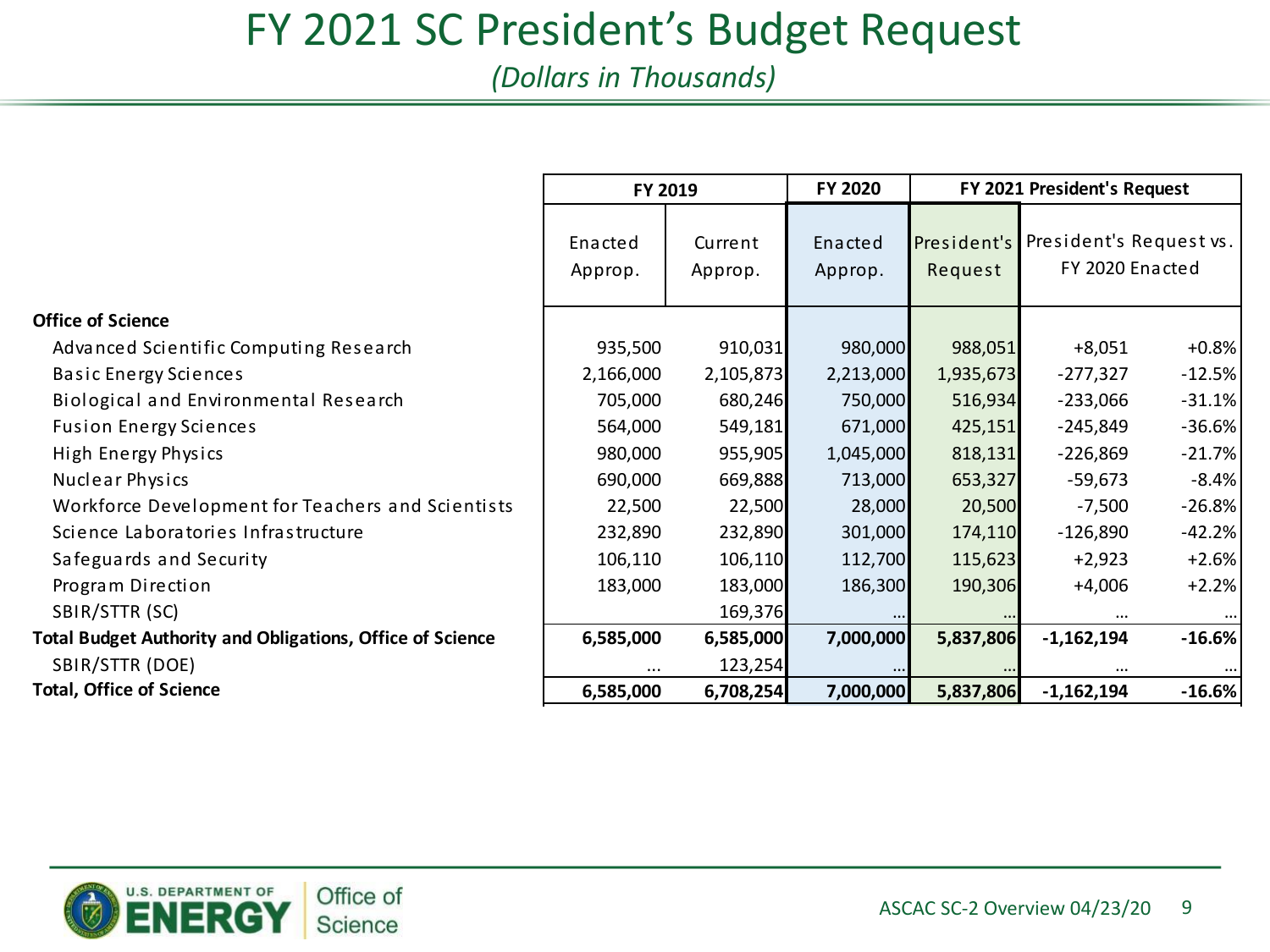## Office of Science - FY 2021 Research Initiatives

#### **New Initiatives**

- 1. Integrated Computational and Data Infrastructure for Scientific Discovery
- 2. Next Generation Biology Initiative
- 3. Rare Earth / Separation Science Initiative
- 4. Revolutionizing Polymer Upcycling
- 5. Strategic Accelerator Technology Initiative
- 6. Data and Computational Collaboration with NIH

#### **Ongoing Research Initiatives**

- 1. Artificial Intelligence and Machine Learning
- 2. Biosecurity
- 3. DOE Isotope Initiative
- 4. Exascale Computing Initiative
- 5. Microelectronics Innovation
- 6. Quantum Information Science
- 7. U.S. Fusion Program Acceleration

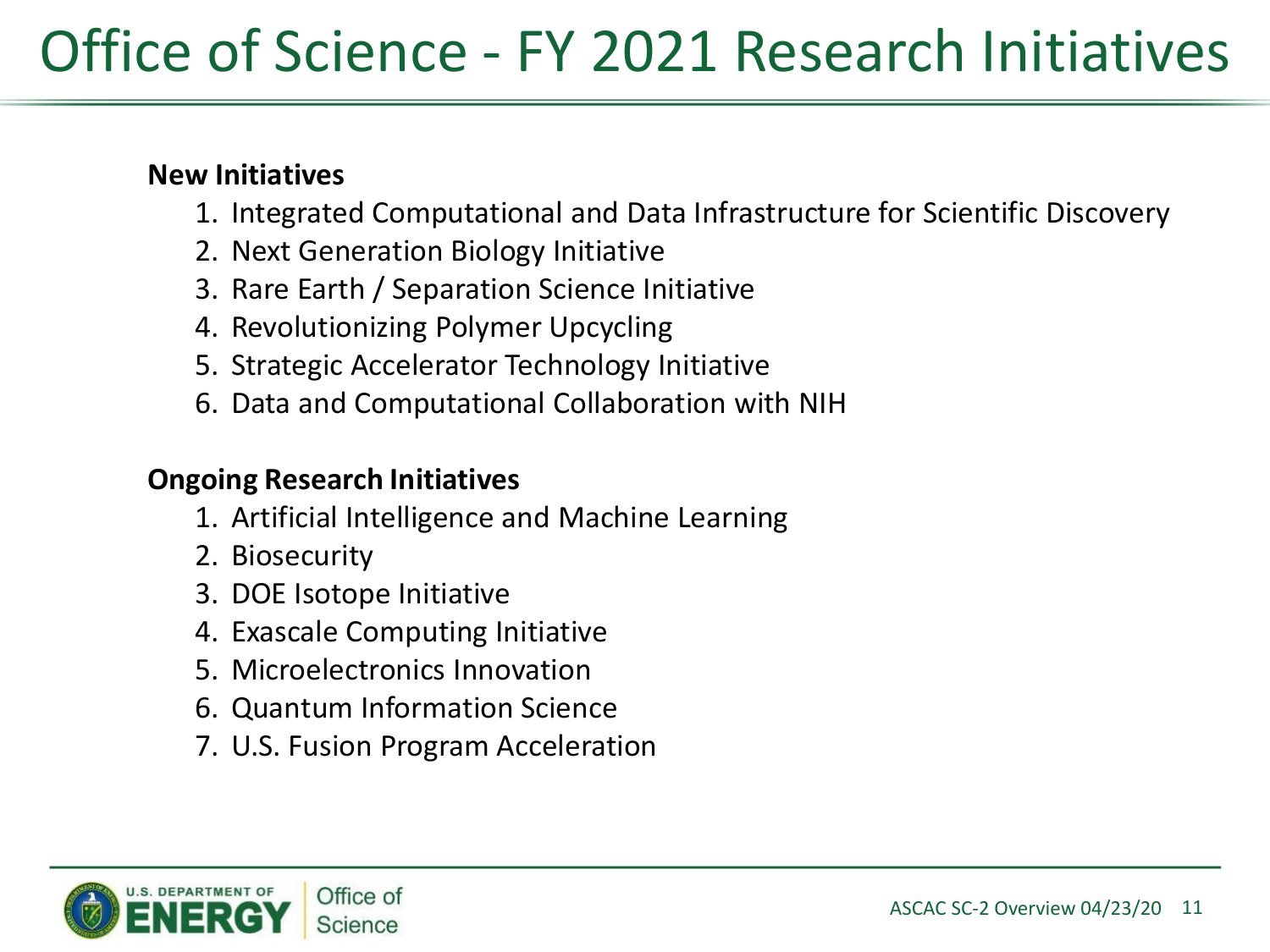### **Office of Science - FY 2021 New Research Initiatives\***

- **Integrated Computational and Data Infrastructure for Scientific Discovery**: Design and deploy a flexible multi-tiers data and computational management architecture that enables a diverse array of on-demand scientific workflows and simulations for SC mission research.
- **Next Generation Biology Initiative**: Support research in areas of neuromorphic computing, programmable biomaterials and biocatalysts, and next-generation tools for characterization of biological, biomaterials, and biohybrid systems.
- **Rare Earth/Separation Science Initiative**: Understanding the fundamentals of rare earth properties; enhancing separations and chemical processing for rare earths.
- **Revolutionizing Polymer Upcycling**: Elucidating the chemical and biological pathways for transforming polymers and synthesizing high-value chemicals or new polymers.
- **Strategic Accelerator Technology Initiative**: Support investments in accelerator technologies, advanced magnet Revolutionary Light Sources.
- **Data and Computational Collaboration with NIH**: Support DOE laboratories in partnership with NIH to expand the capabilities of DOE's tools and address NIH's rapidly growing data and computational challenges.

*\* Note FY 2021 is the first year of funding no previous funding requested.*

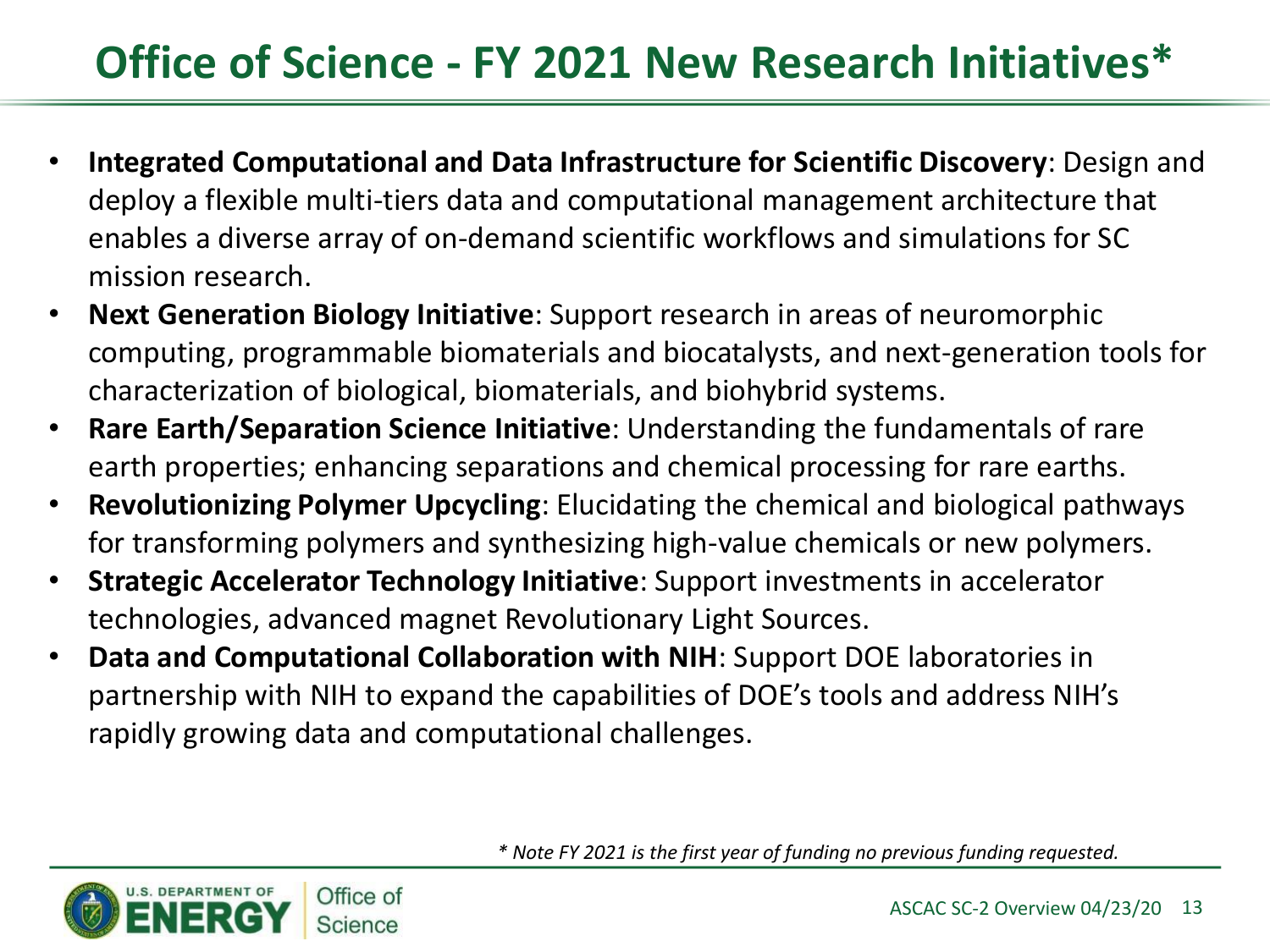### **Office of Science - FY 2021 Ongoing Research Initiatives**

- **Artificial Intelligence/Machine Learning**: Continues support of foundational research in artificial intelligence and machine learning to improve the reliability, robustness and interpretability of big data and AI technologies.
- **Biosecurity**: Supports development of new paradigm of biological research focused on molecular and gene-based systems biology.
- **DOE Isotope Initiative**: Expand and develop core competencies and technology critical for long-term U.S. leadership and independence in isotope production.
- **Exascale Computing Initiative**: In partnership with NNSA, supports deployment of the first exascale systems in calendar 2021.
- **Microelectronics Innovation**: Supports next-generation tools for synthesis, fabrication, and characterization of devices and systems.
- **Quantum Information Science**: Continue basic research investments in quantum algorithms, applications and networking and partnership with the other programs in SC.
- **U.S. Fusion Program Acceleration**: Continues funding for collaboration with industry and conducts a study to examine the benefits and opportunities for next generation future fusion experimental research facility.

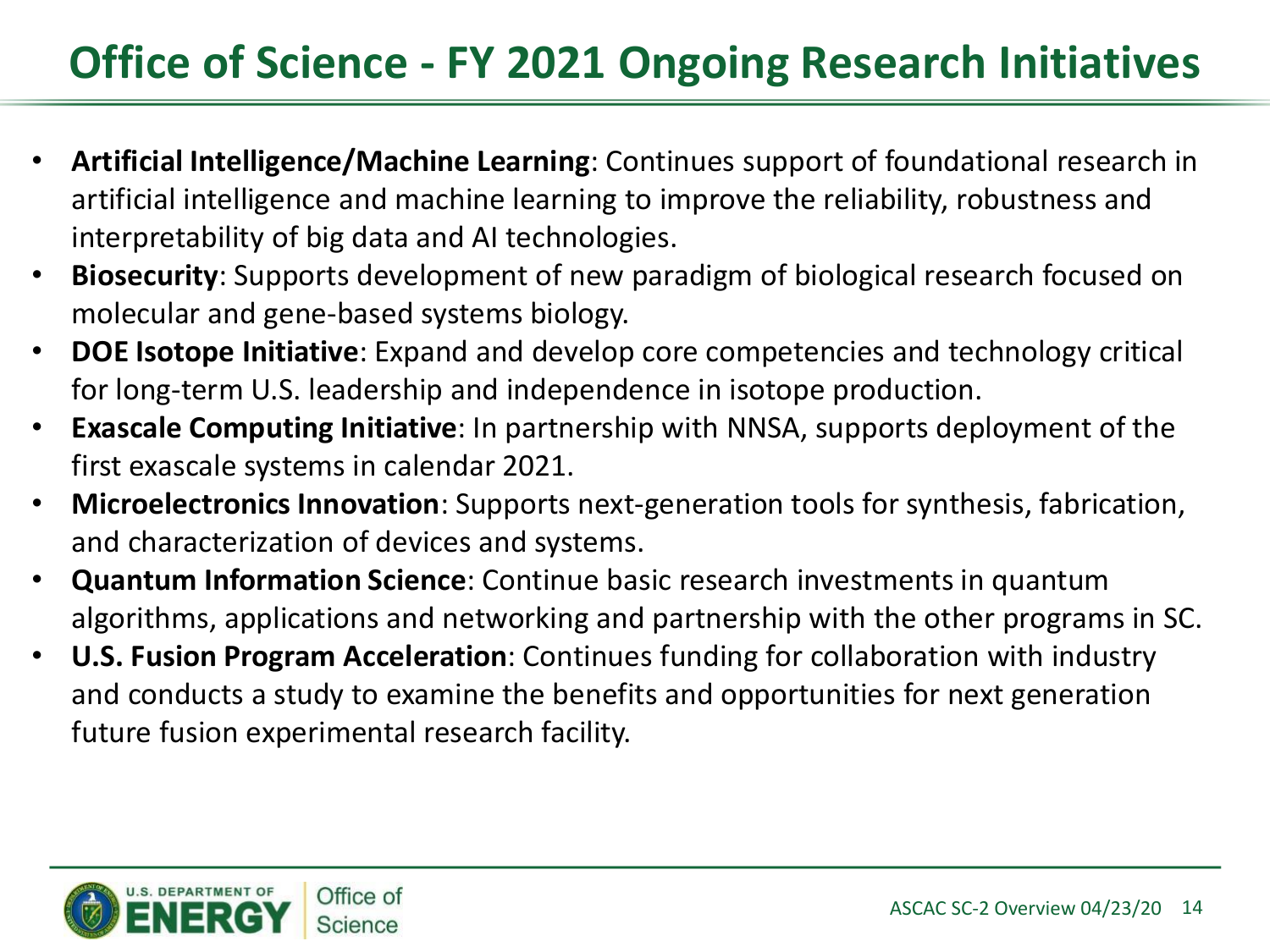## Office of Science Reorganization

- Better aligns the organization to achieving strategic goals
- Mostly affects the top levels of the organization
- Establishes the Principal Deputy Director position
- Eliminates the Deputy Director for Resource Management
- Minimal changes below the Deputy Director level
- Effective date: 4/12/2020